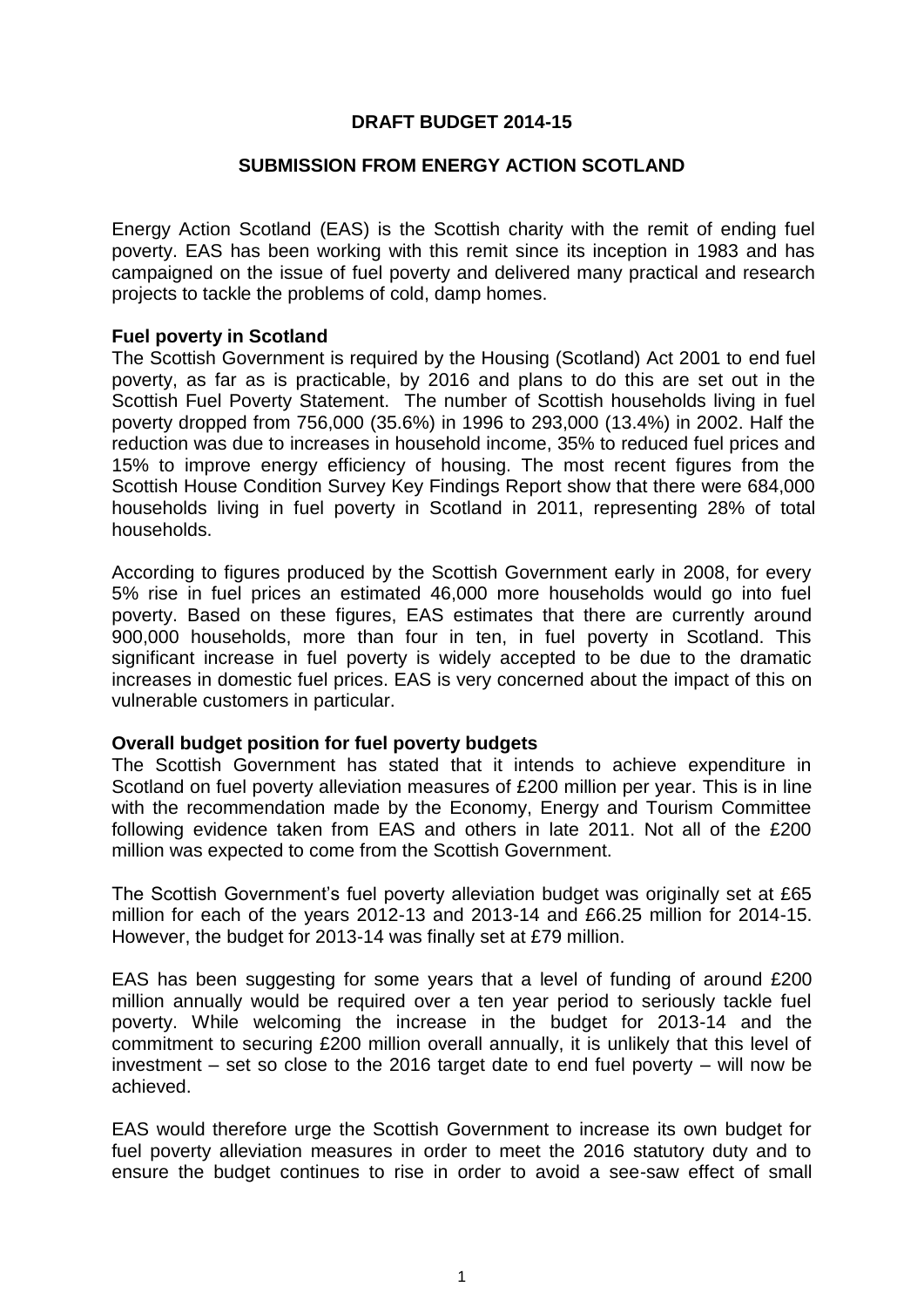increases, or indeed decreases, in budget levels each year. For example, it is hoped that the final budget for 2014-15 will be increased from the original figure of £66.25 million at the very least to maintain the £79 million level of the current year.

# **Funding distribution**

In 2013-2014 the Scottish Government, at the recommendation of the Scottish Fuel Poverty Forum – of which EAS is a member, redesigned its fuel poverty alleviation programmes. By and large, this resulted in the bulk of the funding being distributed to local authorities in order to deliver area-based programmes. EAS was supportive of this move, believing that local authorities were well-placed to understand the nature of fuel poverty in their areas and how to tackle it. This programme is now known as the Home Energy Efficiency Programme for Scotland: Area Based Scheme (HEEPS: ABS).

However, EAS also strongly believed that a smaller scheme should also be retained that continued to operate on a reactive basis for vulnerable individuals living outside the main target areas but who needed help now. The Scottish Government has pledged to deliver this support through the HEEPS: Energy Assistance Scheme.

The local authority (HEEPS: ABS) funding of £60 million for the current year has been split, with half being given to all local authorities, and with the remaining half being distributed via a bidding process. However, EAS understands that not all of the bid monies have been taken up and the reason for this situation should be established.

The Scottish Government's efforts to meet its stated intention of levering in around £120 million from other sources have largely focused on the Energy Companies Obligation (ECO). ECO is being delivered across Great Britain by the gas and electricity companies. While EAS can applaud the intention to ensure that Scotland receives its pro rata share of this expenditure and the Scottish Government's endeavours to make Scotland an attractive market for this programme, we are however concerned as to whether this aim can in fact be achieved. For example, it is understood that the HEEPS: ABS programme was designed on the assumption of a 3:1 ratio i.e. that for every £1 of local authority/Scottish Government money, a further £3 would be secured from ECO. There appears to be some concern as to whether this ratio is in fact achievable and so may be the cause of local authorities being perhaps reluctant to take on more HEEPS: ABS commitments. Again, EAS would suggest this is an area requiring some clarification or monitoring.

### **Budget expenditure monitoring**

EAS firmly believes that it is essential to have clarity over expenditure of budgets and to have this information expressed in terms of financial expenditure, outputs and outcomes, e.g. expenditure plus number of households assisted, number of measures delivered, etc. Only with this information can judgements be made as to the effectiveness of strategies and programmes and whether budget levels are sufficient. This type of information should be made available to the Fuel Poverty Forum, to parliamentary committees and to the wider public. This information has not been forthcoming or readily available in recent years.